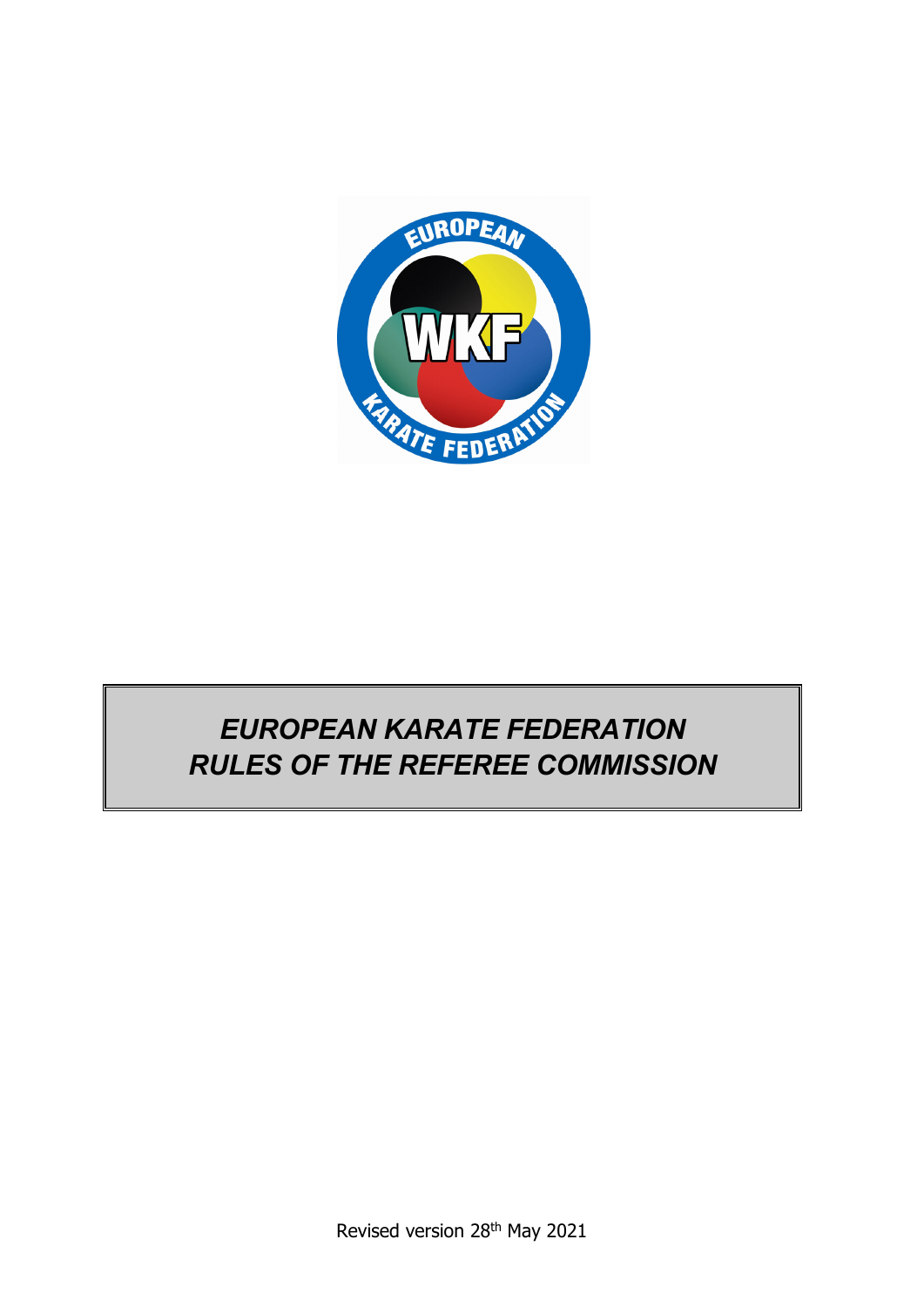# *CONTENTS*

|                  | 1. COMPOSITION AND SELECTION OF THE REFEREE        |
|------------------|----------------------------------------------------|
|                  |                                                    |
| $\overline{3}$ . |                                                    |
|                  | 4. REFEREES AND JUDGE 'S PROF. & DISCIPL. OFFENCES |
| 5.               |                                                    |
|                  |                                                    |
|                  |                                                    |
|                  |                                                    |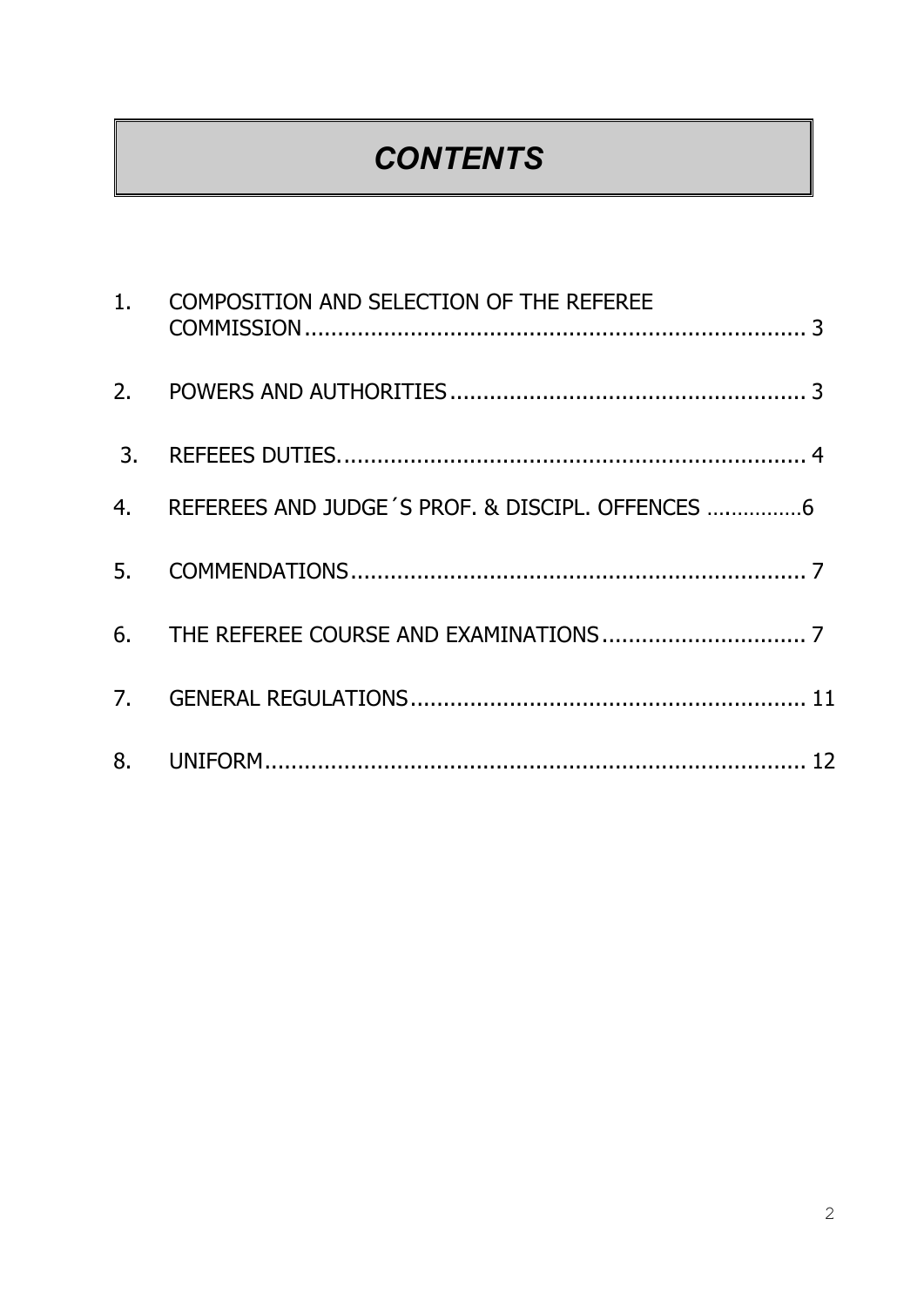### **1. COMPOSITION AND SELECTION OF THE REFEREE COMMISSION**

- 1.1. The Referee Commission (hereafter referred to as "the Commission") will have at least nine (9) members, all of them with EKF Kata and Kumite license. The Executive Committee (EC) will appoint a Chair (with voting rights), and a Secretary and an Assistant Secretary, these latter two without voting rights; and it may also appoint a Vice Chairman. The other six (6) members appointed by the EC will be voting members. Furthermore, additional members will be filled by EC appointment, should this be deemed necessary to ensure a right balance within the Commission.
- 1.2. A country can only have one voting member on the Commission at any one time with the exception of the Chairman which will be considered independent.
- 1.3. Members of the Commission are appointed for a period of four (4) years by the Executive Committee.
- 1.4. The new members will assume their duties from the first day after the Championships in which they are appointed by the EC.
- 1.5. The EC may remove and/or replace a Commission member after considering a report from the Referee Commission Chairman on non-compliance with the EKF rules in place, bad performance or serious criticism.
- 1.6. Any vacant positions may be filled by EC appointment, keeping both nationality and qualification conditions.

# **2. POWERS AND AUTHORITIES**

- 2.1. The Commission will be responsible for the examination and certification of Referee Officials and their deployment at European Championships. It shall be the responsibility of the Referee Commission to maintain the standards of Refereeing and a uniform interpretation and application of the WKF Competition Rules.
- 2.2. The Commission will monitor the performance of the Referees and Judges during the scheduled European Championships.
- 2.3. Complaints received by the Commission Chairman may result in the subsequent performance of the official(s) in question being closely scrutinized and reported on by delegated members of the Commission.
- 2.4. In the event that a Judge or Referee incurs serious criticism, then the Commission will decide whether to suspend that official in their absolute discretion.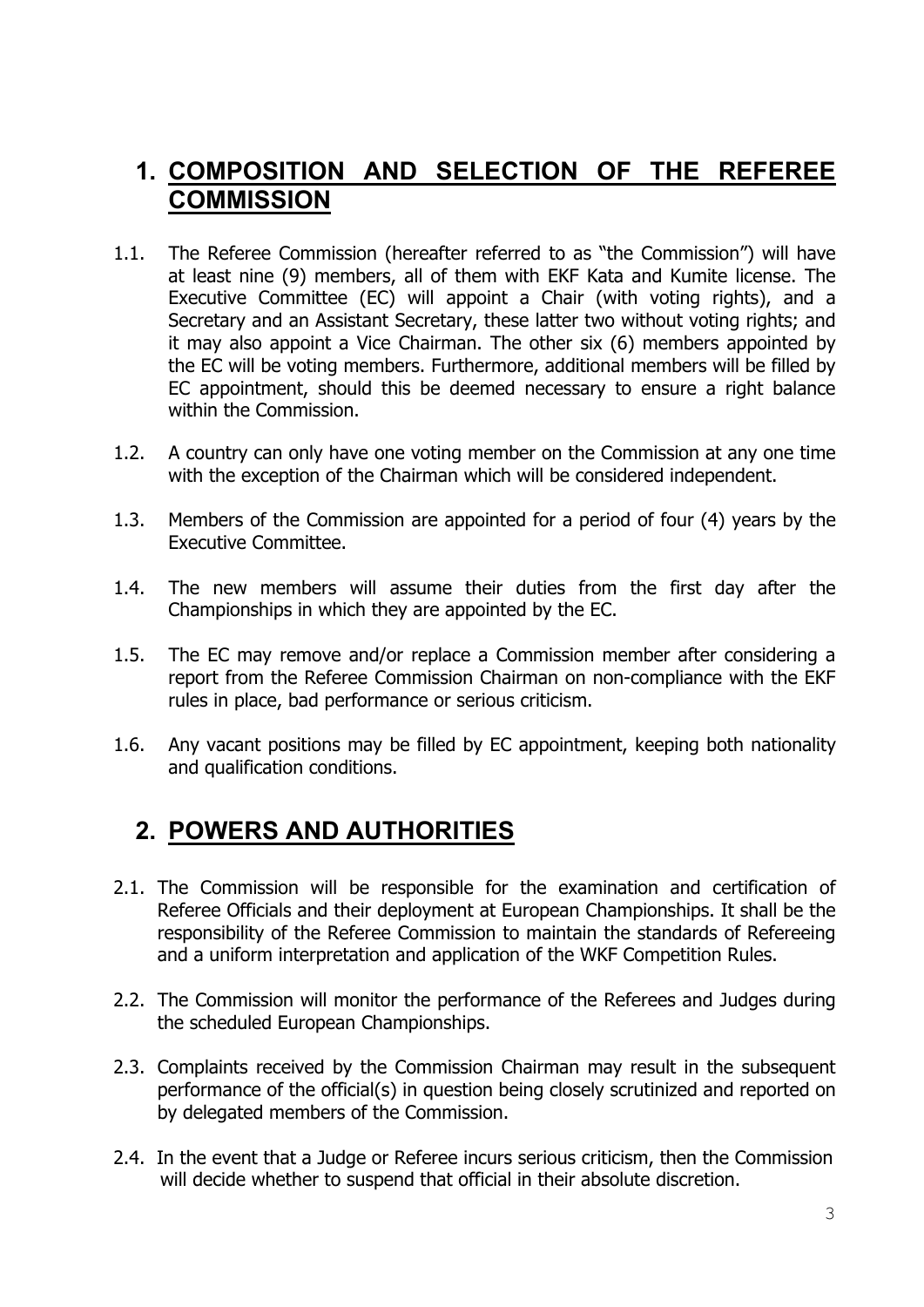2.5. The Commission shall also have the power, with the agreement of the EC, to convene meetings of its membership in order to discuss refereeing matters such as the implications of changes in the WKF Competition Rules.

# **3. DUTIES**

### 3.1. **Duties of the RC Chairman:**

- To conduct the work of the Commission and EKF body/assembly of Referees and Judges.
- To be responsible for executing EC decisions and duties.
- To be in charge of official Referee courses, seminars, meetings and briefings.
- To report directly to the President, General Secretary and Members of EC.
- To regularly inform the EKF EC about all activities and to get necessary consensus on any proposals.
- In the name of the Commission to be an arbitrator in cases of obscurities, not defined in WKF rules or any other complaints.
- To be in charge of the EKF Sport Commission.
- To prepare and present the necessary reports to the EKF EC and Congress.

### 3.2. **Duties of the RC Members:**

- To carry out tasks given by the Chairman.
- To take active part at Referee seminars and examinations.
- To act as Tatami Managers (TM) at European Championships.
- To be responsible for quality work on their tatami, to brief and debrief all officiating panels; to evaluate the work of the Tatami Manager Assistants (TMAs) and the Referees and Judges under his/her command. To give encouraging and constructive feedback to all officials under his/her leadership.
- To write a daily report about the performance of all Officials in his/her Tatami.
- To take an active part as an Official on the Tatami.

### 3.3. **Duties of the RC Secretary:**

To conduct permanent activities connected with the work of the RC.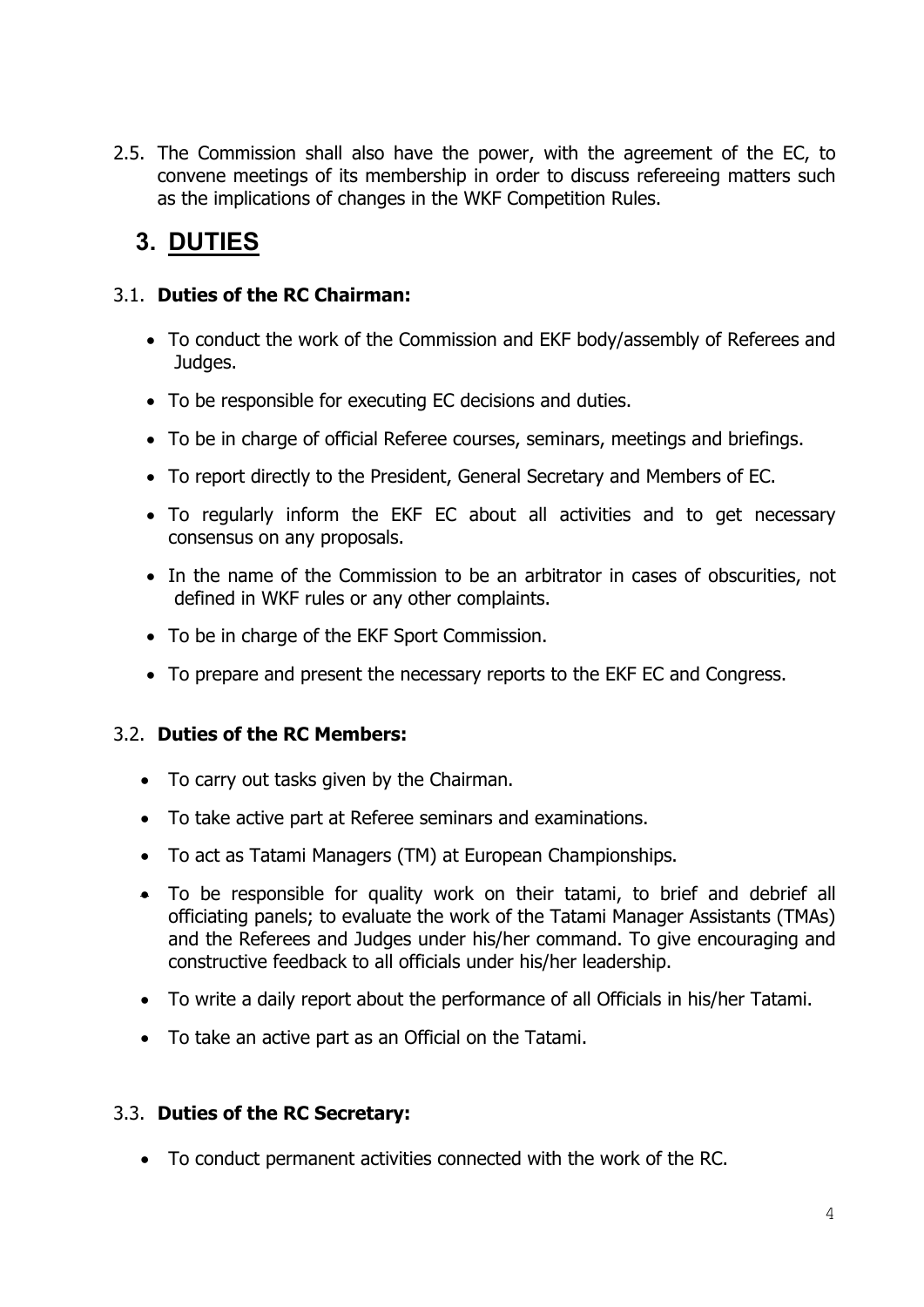- To arrange with the EKF Head Quarters Office for the supply of certificates, badges, stationery, examination papers, pass-books, ties, and such other items as may be required for the Referee Program.
- To coordinated, minute and circulated the meetings and the activities of the Commission as well as to the members of the EC.
- To have up-to-date Referee's register on the EKF's database and website.
- To prepare all the activities for implementation of Referee Courses, seminars and other official activities. To take an active part as an Official on the Tatami.

### 3.4. **Duties of the RC Assistant Secretary:**

- To be the Secretary's technical and administrative help.
- To prepare all the necessary administrative forms needed to run the Championships, Referee Courses and Briefings. To take an active part as Official on the Tatami.

### 3.5. **Duties of the Tatami Managers and TM Assistants**

 To manage the work on the tatami. The TM and TM Asst. can take active part as Referees in Kata and Kumite bouts. To give constructive feedback and guidance to all officials in their Tatami and to write a daily report on the Judges and Referee's performance. The report is to be given to the RC Chairman. Their position lasts only during the actual championship.

### 3.6. **Referees and Judges' rights and duties**

- To be delegated by their National Federations to official EKF Championships.
- To work in accordance with the WKF Competition Rules.
- To exercise their right to be present at briefings and de-briefings at championships. Absence has to be justified officially by the National Federations and in written form.
- To be professionally promoted.
- To perform tasks given by the Commission Members, TM and TM Asst.
- To take over the full responsibility for all above mentioned duties when taking part on other international events.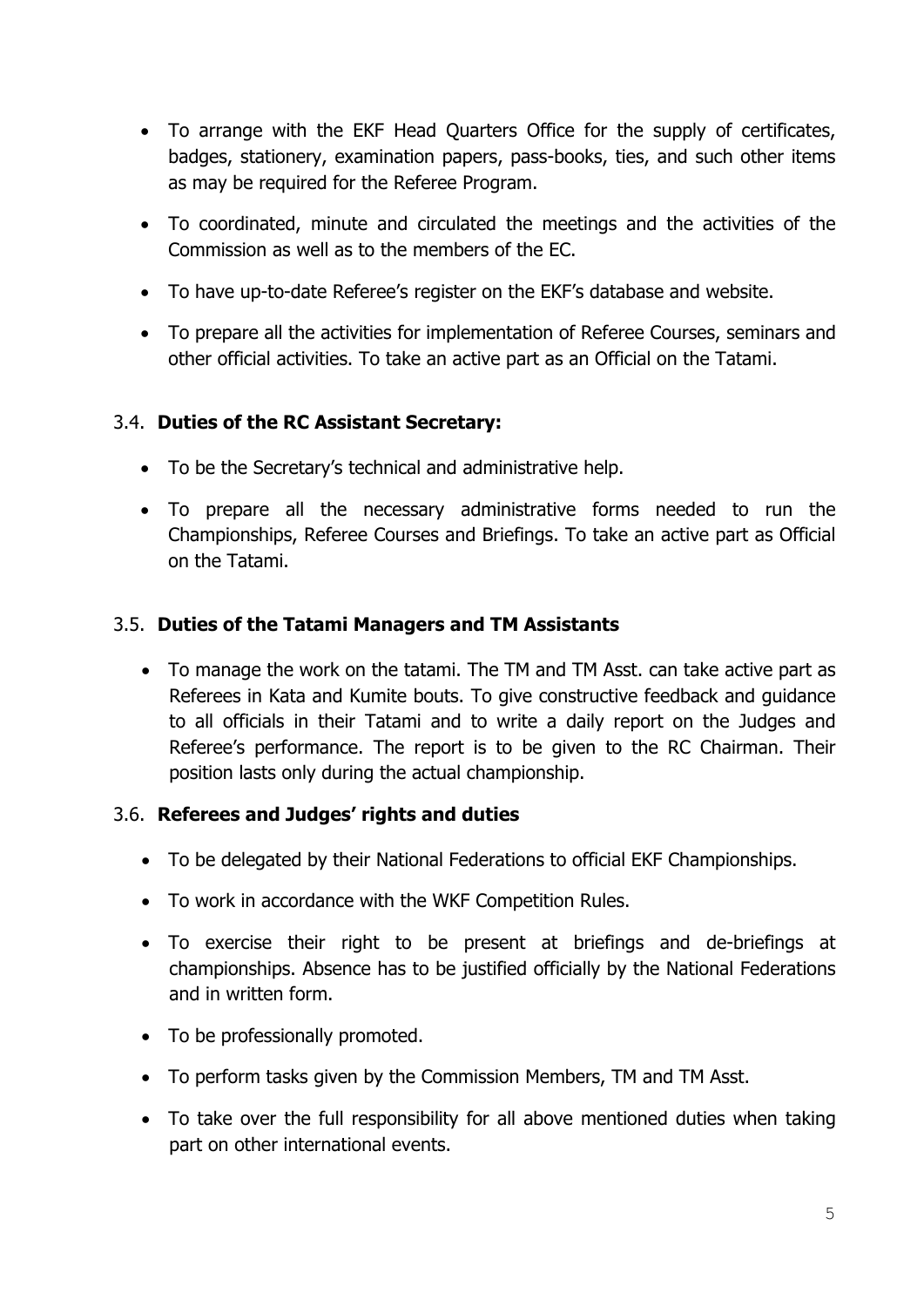### 3.7. **Selection of TM Asst. prior to European Championships**

The Commission selects three or more senior Referees from the present list for each tatami. There are no fix names, but they have to be senior Referees with Kata and Kumite licences. It is mandatory that each and one of them are from a different country. They can have the same nationality as one of the TM, but not active on the same tatami as the TM with the same nationality.

Due to Commission Chairman or TM proposal they can be changed during the Championship and replaced by another official.

### 3.8. **Referees and Judges Deployment and panel allocation:**

For the elimination rounds the RC Secretary and Asst. Secretary will facilitate to the software provider a list containing the Referees and Judges available per Tatami. This list is done by the RC Secretary once the athletes draw is finished and at the end of the Referees Briefing. This list must only contain Referees present at the Briefing and must comply with the above-mentioned criteria. Then for the Referees draw the software provider will enter the list in the system and one Referee, four Judges and one Kansa will be randomly allocated as Referee Panel for each bout.

3.9. For medal bouts the Tatami Managers will provide the RC Chairman and Secretary with a list containing 8 officials from their own Tatami after the last bout of the eliminatory rounds is finished. Once the list is approved by the RC Chairman it will be facilitated to the software provider to enter them in the system. The system will then allocate randomly the Referee panel, which will only contain 5 out of the 8 officials from each tatami.

### **4. REFEREES AND JUDGE'S PROFESIONAL AND DISCIPLINARY OFFENCES**

#### **Professional offences:**

- Breaking against the WKF Kata and Kumite Competition Rules.
- Other technical mistakes and faults.

For professional offences the Referee Commission is in charge of evaluating and taking measurements. In case of suspension of any Official longer than the actual tournament, the decision has to be approved by EKF President.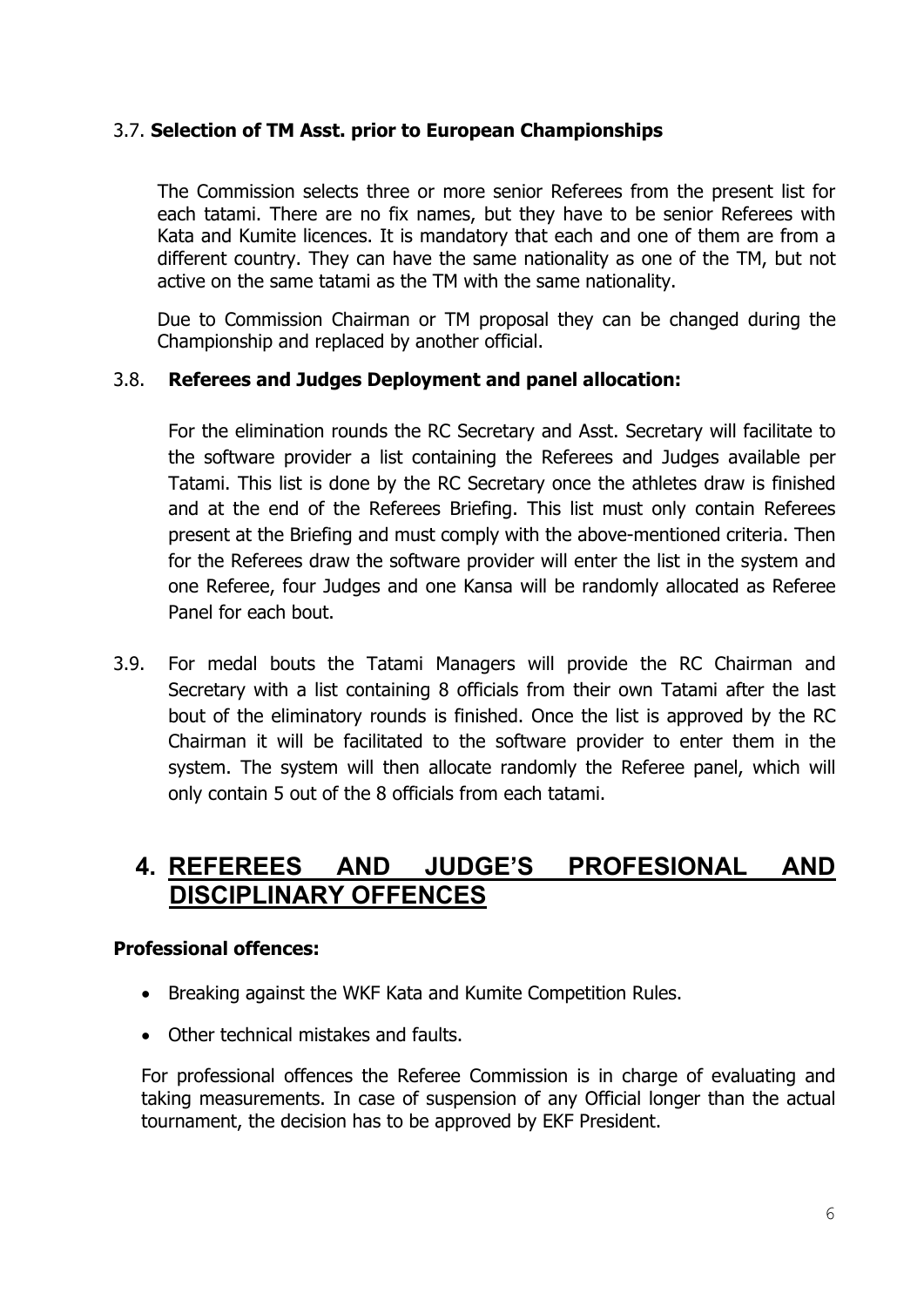### **Disciplinary offences:**

- Bad behaviour and/or harming the prestige and honor of Karate.
- Refusing to do the tasks given by members of the RC, TM or TM Asst.

#### **Measures against professional offences:**

- Personal orally or in writing warning.
- Re-taking the theoretical and/or practical examination.
- Suspension for a period of time including new examinations if necessary
- 4.1. Complaints against the decisions of the RC are to be sent to the EKF EC in written form and handed within 15 days after receiving the Commission's decision.
- 4.2. Disciplinary offences are the responsibility of the EKF Disciplinary and Legal Commission.

# **5. RECOMMENDATIONS**

- 5.1. Good evaluation result is one of the criteria for delegating TM and TM Asst. for the following championships.
- 5.2. For their 10, 15 and 20 year of active work, Referees or Judges are awarded a bronze, silver and gold Referee-pin.
- 5.3. New licenses will be entered in the database and published on the official EKF's website.

# **6. THE REFEREE COURSE AND EXAMINATIONS**

### 6.1. **DATE AND VENUE**

- 6.1.1. The venue for the Referee Courses and examinations shall be the same as for the Cadets, Juniors and U21 European Championships and the latter shall serve as confirmation event (during the elimination phase). Nevertheless, if the EC agrees to separate the courses from the Championships, a Kumite and Kata Referee course and examination will take place on an annual basis, providing:
	- a) The venue for the EKF Referee Course, if separated from the Cadets, Juniors and U21 Championships will be set by the Congress as part of the official events calendar of the EKF. In the event that after the Congress the next year's venue becomes unavailable, the Executive Committee shall have the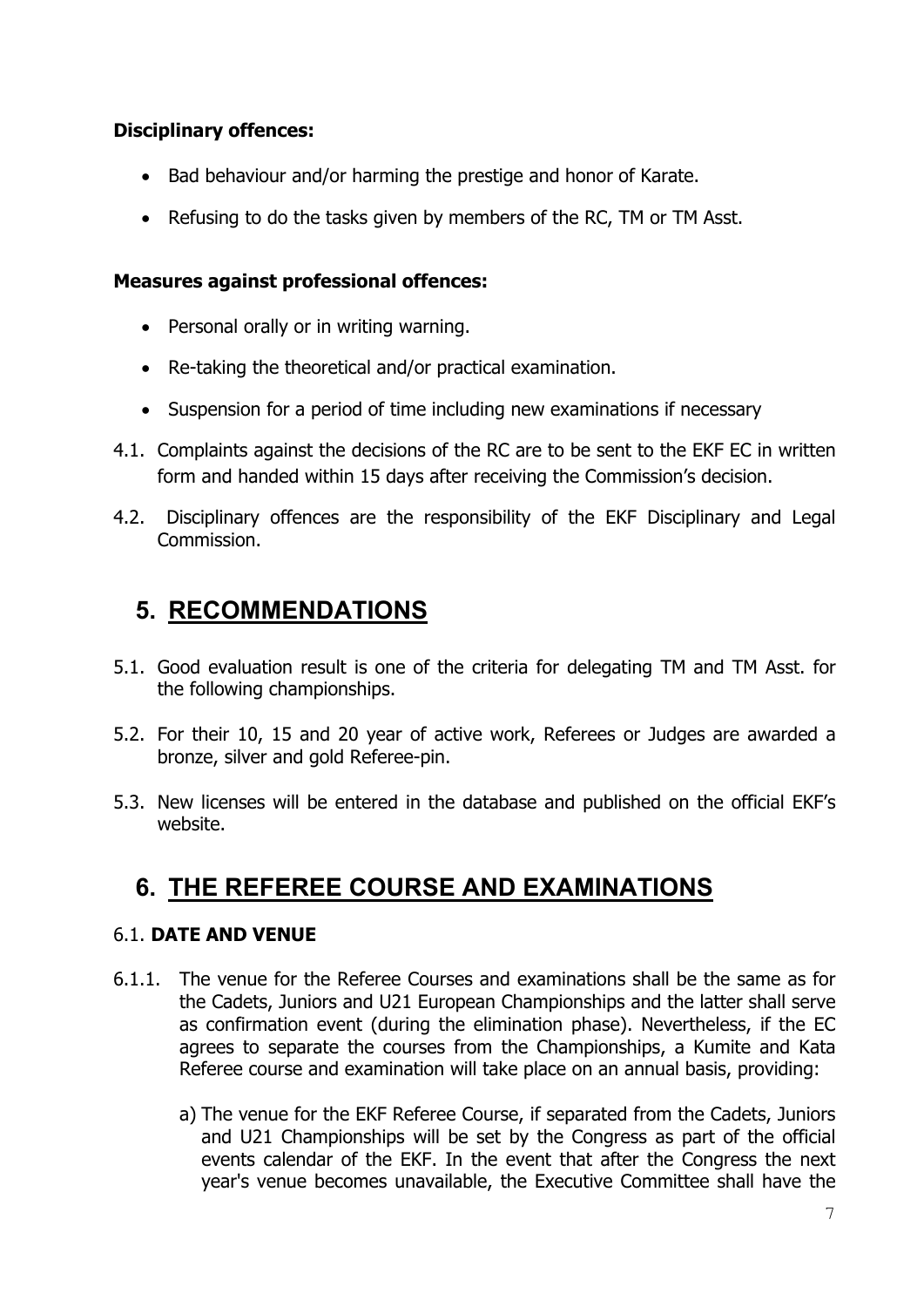power to re-locate the course.

- b) The venue for the Referee Course must be within 40 kilometers of an international airport at a hotel with adequate accommodation. Six (6) months before the scheduled start of the course, the host NF will send details to the EKF HQ Office, who, in turn, will circulate the hotel details, to EKF member countries and to the RC Secretary. These countries shall have direct access to the selected hotel directly or through the travel agency appointed by the host NF.
- c) A competition must be organized after the course, if separated from the European Championships and will serve as the confirmation event.
- 6.1.2. The course venue must be within walking distance of the headquarters hotel, or free transport must be arranged between the two. Walking distance means a maximum of 15 minutes time.
- 6.1.3. The course timetable will be set by the Referee Commission three (3) months prior to its scheduled start date, so as to be circulated with the hotel information as mentioned before.

#### 6.2. **PREPARATION AND RESPONSIBILITIES**

- 6.2.1. The Chairman of the EKF Organization Commission or a nominee thereof shall inspect the proposed course venue and Headquarters Hotel during the scheduled pre-Championships visit (see Article 15 of the OGR). At this time, the host NF will receive a detailed briefing on requirements and details. A report of this meeting will be lodged with the Referee Commission Chairman or Secretary.
- 6.2.2. The Commission will select the questions to be used at the examinations, which will be provided in English and French. The questions will be presented at the course on the screen in both official languages at the same time.
- 6.2.3. Application forms for the course have to be provided for an authorization by the mandated representative of each NF in respect of the nominated candidates.
- 6.2.4. The Secretary of the Commission will confirm that he/she has an adequate supply of badges, certificates, pass-books, forms and the necessary documentation to operate the course.
- 6.2.5. For the Kumite course and examinations if separated from the Championships, the host NF will ensure that it can provide at least 30, high quality Kumite competitors, each day. All competitors must be black belts and at least 18 years old. The host NF will ensure that it is able to provide adequate facilities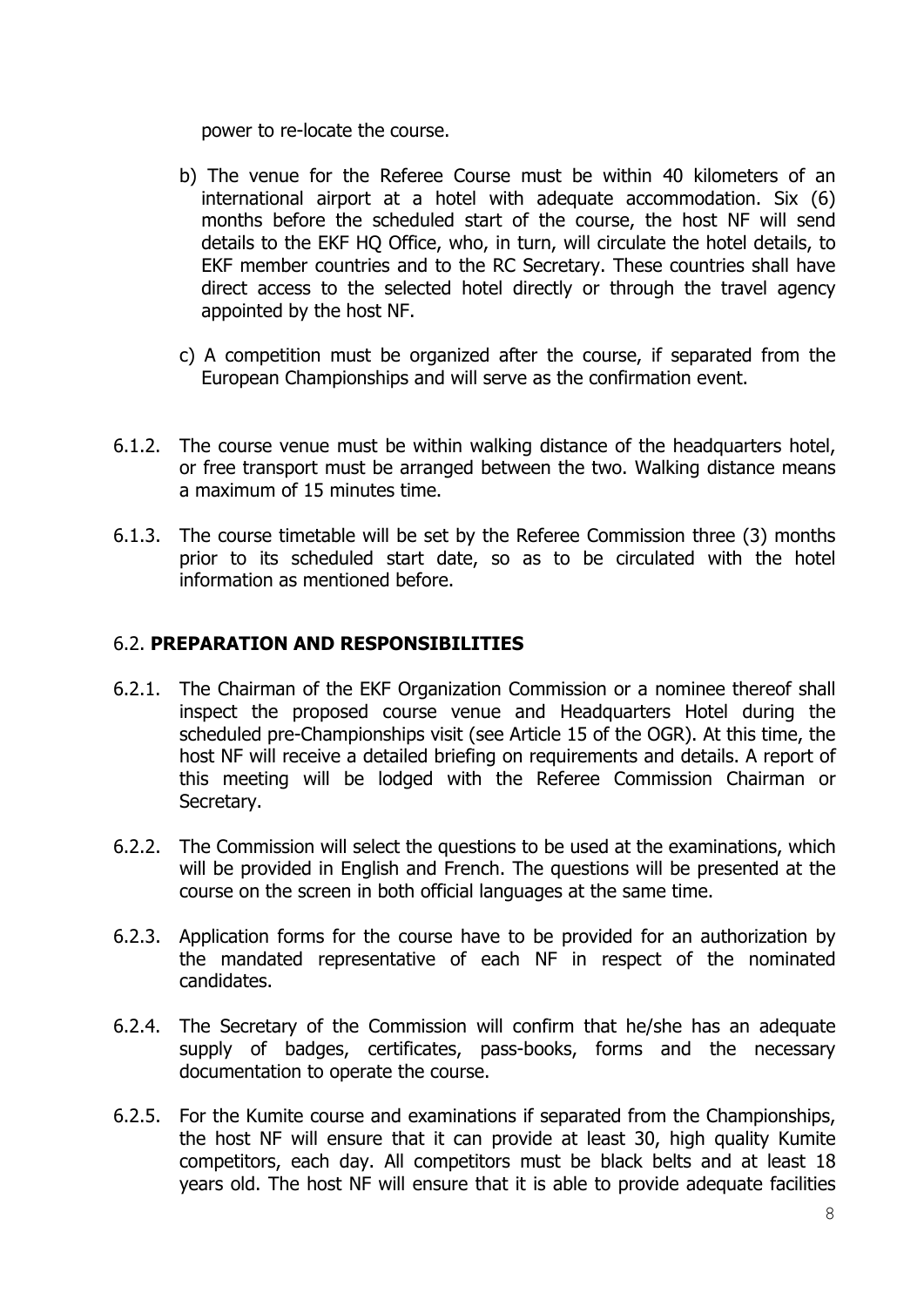for the Referees during the course and the competition.

### 6.3. **COURSE CONTENT**

- 6.3.1. In order to standardize the level of refereeing, the course will involve explanations and updating of the Competition Rules, as well as the practical Kata and Kumite judging education. At the conclusion of this lecture, there will be a theory examination.
- 6.3.2. The practical examinations will take the form of observation of a Candidate whilst such attempts to work in a real bout.
- 6.3.3. A Candidate's performance will be summarized by means of a pass/fail form and the result of the examination will be given to the candidate by the Referee Commission and if required, a copy will be sent to the candidate's nominating NF.

#### 6.3.4. **Kumite examination procedures:**

- a) First part, theory questions: Candidates will pass this part by having a maximum of seven (7) wrong answers for Referee A or B licence and ten (10) for Judge A or B licence, if more they will continue with the practical part but will fail the examination. A maximum of 10% bonus will be added to the total examination evaluation by passing the theory part.
- b) Second part, practical examination: Each Candidate applying for Judge will be evaluated at least four times as Judge (all Judge positions in the Tatami) and at least one time as Referee and Kansa. The final examination result will be the summation of both parts and those achieving or exceeding the pass mark will receive their respective qualifications. Candidates applying for Referee will be evaluated one time as Kansa, four times as Judge and two times as Referees.

#### 6.3.5. **Kata examination procedures:**

- a) First part, theory questions: Candidates will pass this part by having a maximum of five (5) wrong answers, if more they will continue with the practical part but will fail the examination.
- b) Second part: Technical instruction of five or more Ryu-Ha.
- c) Third part: practical judgment of 10 Kata bouts by video presentation.
- 6.3.6. Kata und Kumite evaluations will be done according to the above.

### 6.4. **QUALIFICATIONS CONFERRED**

6.4.1. Licensed EKF Officials may be qualified as Tatami Managers, TM Assistants,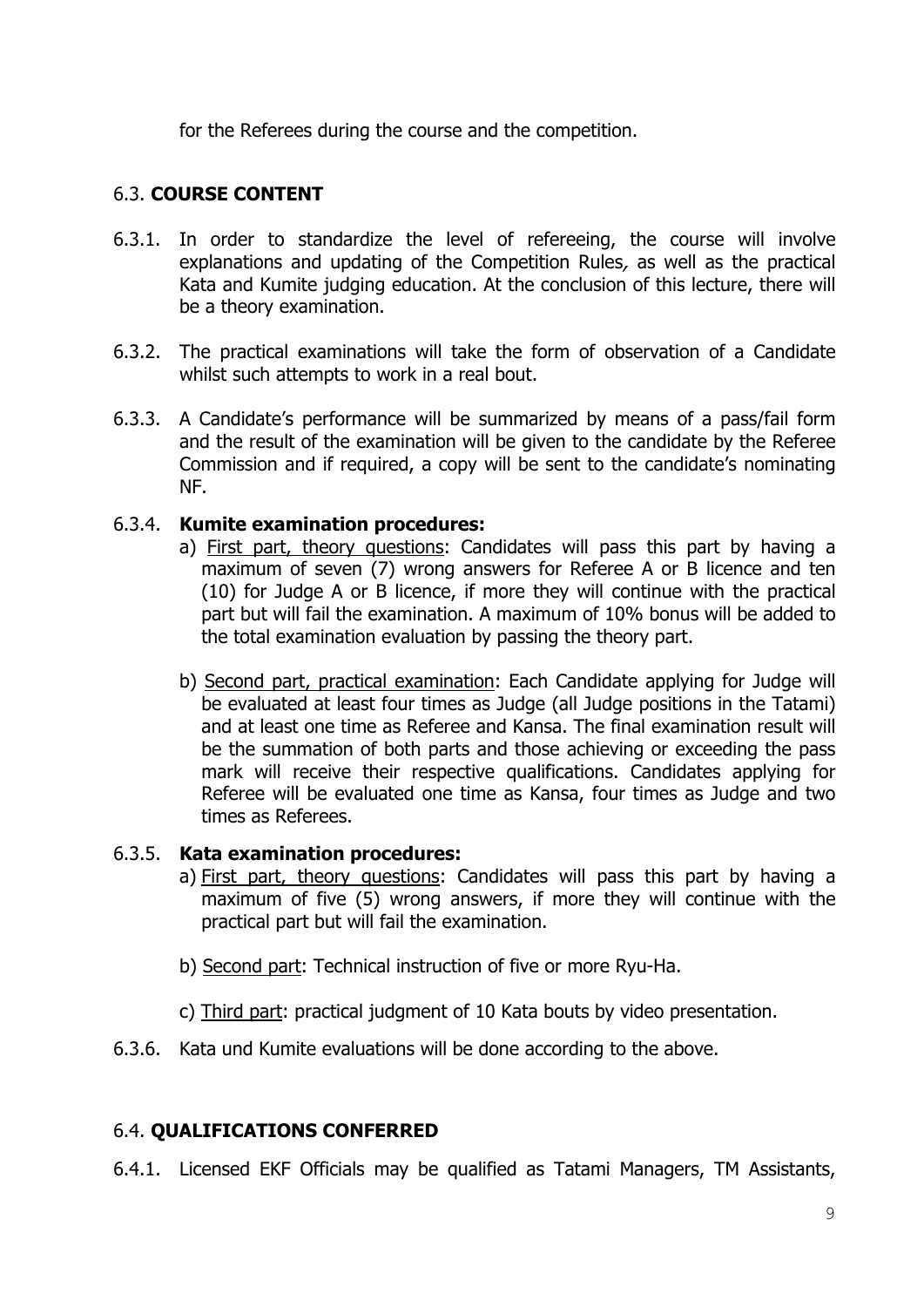Karate Referees (both Kata and Kumite level A qualified), Kumite Referee B, Kumite Judge A or B and Kata Judge B. Qualification entitles the official to officiate in that capacity in all scheduled EKF events.

- 6.4.2. All qualifications at the EKF examinations are provisional; they are confirmed as a result of a satisfactory performance at the first scheduled EKF event that they attend after the actual examination.
- 6.4.3. A candidate's first qualification(s) will be as Kumite Judge B and/or Kata Judge B. Candidates will be required to progress through each level. The order of progression is as follows:
	- 1) Kumite Judge B and/or Kata Judge B
	- 2) Kumite Judge A and/or Kata Judge A or B
	- 3) Kumite Referee B and/or Kata Judge A or B
	- 4) Kumite Referee A and/or Kata Judge A or B
	- 5) Karate Referee (Qualified in both Kata and Kumite to A level)
	- 6) Tatami Managers (Must serve a minimum of five years as a Referee)

It should be noted that it is compulsory to have dual Kata and Kumite "A" level qualifications in order to be qualified as a Karate Referee. However, Officials may hold single qualifications up to Kumite Referee A or Kata Judge A.

6.4.4. Provided that a Tatami Manager, Karate Referee, Kata Judge A or B or Kumite Referee A or B, Kumite Judge A or B, attends the pre-championship briefing and lecture and officiates satisfactorily at one official EKF or WKF Championships each year at least, then they will not be expected to undergo the practical examination parts of the Referee course, although they must sit and pass the theory paper which will be presented the day before the Championships, once in four years.

License renewal will be conducted during the European Seniors Championships. All Referees and Judges must Renew (pay) their licenses every four years. All current Officials are required to be paid up to date with the EKF Treasury.

- 6.4.5. Adverse reports on performance may well result in non-confirmation of provisional qualifications or in severe cases, actual downgrading or suspension, pending satisfactory re-examination.
- 6.4.6. The practical examination for Referees and Judges will normally take place each year during the scheduled Cadets, Juniors and U21 European Championships. Candidates will be assessed by means of an evaluation form with scores allotted to the various sections of the examination. As each candidate is examined the examiners will submit their score sheets to the secretary or Asst. Secretary of the RC. In order to ensure impartiality and to avoid possible conflicts of interest the examining panel's highest and lowest scores will be automatically excluded. The remaining scores will be averaged and those achieving or exceeding the pass mark will receive their respective qualifications.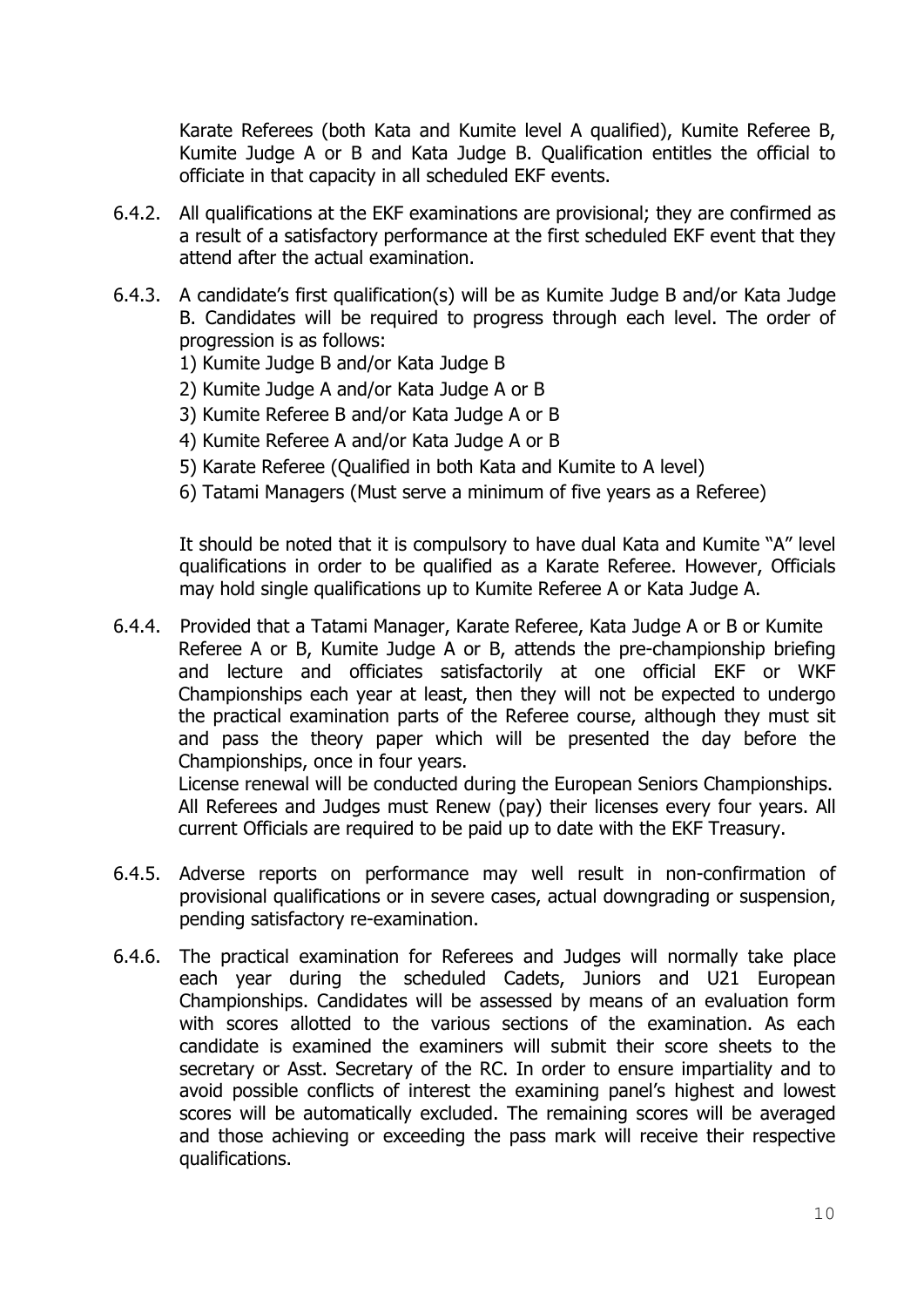- 6.4.7. The Commission Chair will decide the pass mark for each examination after consultation with the EKF President.
- 6.4.8. The examining panel will give a copy of the averaged evaluation form to each Candidate and the EKF RC Secretary will, if requested, send another copy to the candidate's National Federation for their records.

#### 6.4.9. **The scheduled EKF events are as follows:**

**a.** Junior, Cadet & Under 21 European Championships **b.** Senior European Championships

#### 6.5. **COURSE REQUIREMENTS AND FINANCIAL RESPONSIBILITIES**

- 6.5.1. For the theory lectures and examinations, the host NF must furnish a room with sufficient chairs and desks to accommodate 130 people. The room must be equipped with an LCD Projector and a suitable screen. The organizer provides 30 kumite competitors of high quality.
- 6.5.2. The Kumite practical examination will be during the Junior, Cadet & Under 21 Championships. If the examinations are separated from the Championships there must be capable of holding one full Kumite competition area, and equipped with sufficient chairs, electricity connections for the examiners laptops, bells/buzzers, stop watches, approved protective mitts, red and blue belts, a scoreboard and an adequate supply of Kumite competitors, as specified in 6.2.5 and appropriate medical cover.
- 6.5.3. The Kata practical examination will be during the Junior, Cadet & Under 21 Championships. If the examinations are separated from the Championships, there must be an area with chairs and tables sufficient for having the candidates monitoring and evaluating the video performances. An LCD projector and a suitable screen are also needed.
- 6.5.4. The host NF will meet the cost of all these items.

### **7. GENERAL REGULATIONS**

- 7.1. The National Federations may nominate their country's citizens or residents as candidates to the EKF Referee course provided the NF is in current paid up membership of EKF. Candidates must be registered online through the EKF software provider at least 30 days before the start of the course.
- 7.2. Kata and Kumite Candidates must be at least 25 years old and be a minimum 2nd WKF Dan Grade.
- 7.3. Candidates must wear the uniform detailed in point 8.
- 7.4. All refereeing officials who have not attended the course and examinations and wishing to officiate at the Championships must attend the Referees Briefing on the afternoon or evening prior to the Championships. They must also be present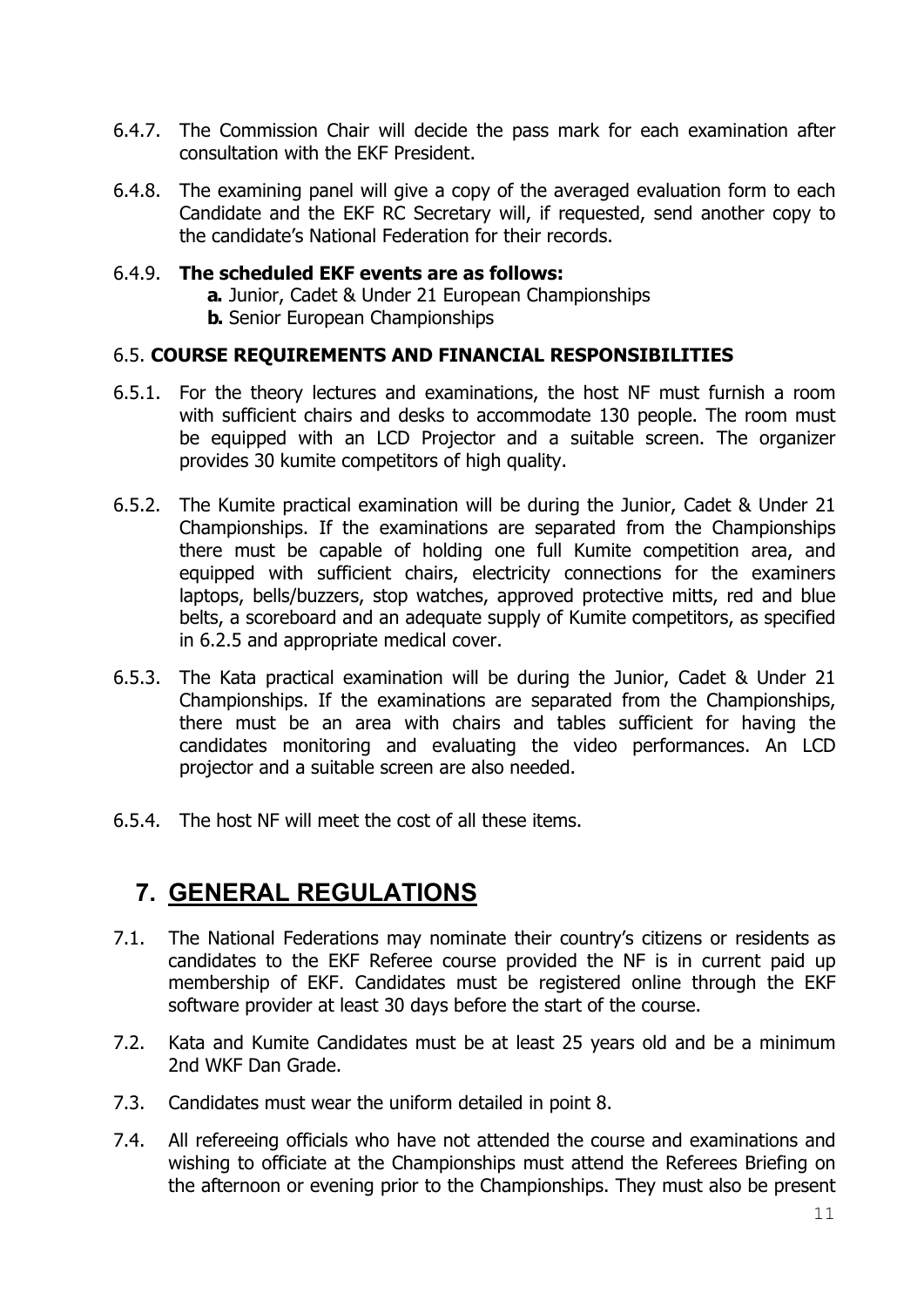at the competition venue for final briefing and area allocation, at least 45 minutes before the scheduled start.

- 7.5. Referees and Judges officiating in an EKF event must in principle have the nationality or residence in the country they represent and be exclusively affiliated through the NF of their country of residence. Exceptions to this must be approved by the NF in which the individual has citizenship and will be subject to the final approval of EKF EC.
- 7.6. Referees officiating in an EKF event cannot perform another function in that event.
- 7.7. The Referee and Judges of a Kumite or Kata bout must not have the nationality nor represent the NF of either of the participants. In order to avoid conflicts of interest, the Referee, Judges, Match Supervisor, Score Supervisor, and/or VR Supervisors of a Kumite bout must not have the nationality, residence or belong to the NF of the contestants.

For Kata bouts, no application of the above conflict of interest rules is applied (any Judge can officiate, including those of the same nationality, residence or belonging to the NF of the contestants), except during Kata medal bouts, where none of the seven Judges can have a conflict of interest with any of the Contestants. Officials not complying with these criteria will be immediately suspended from the actual tournament and will face a suspension from all EKF official events for a minimum of one year.

- 7.8. The Refereeing panel is strictly warned against discussing the outcome of a bout or match with others than the members of the Referee Panel, Tatami Manager, Appeals Jury or the Referee Commission. Infringement of this rule may incur in penalties being taken against the offender.
- 7.9. Only EKF qualified and licensed Referees and Judges may officiate at official EKF events.
- 7.10. The RC-Secretary will make each year a list of qualified officials, from which the organizers of international events will draw their Refereeing and Judging personnel. This list will be circulated no later than the end of March each year by the RC-Secretary to the EKF HQ-Office.
- 7.11. Referees must renew their licenses every four years. All current officials are required to be paid up to date with the EKF Treasury. Officials of countries in debt to EKF may not participate in EKF Championships or Ref. Courses.
- 7.12. All refereeing officials may be required to submit their licenses to the RC at all EKF official events.
- 7.13. This license duly signed and validated will allow the officials to attend all EKF official events and Championships.